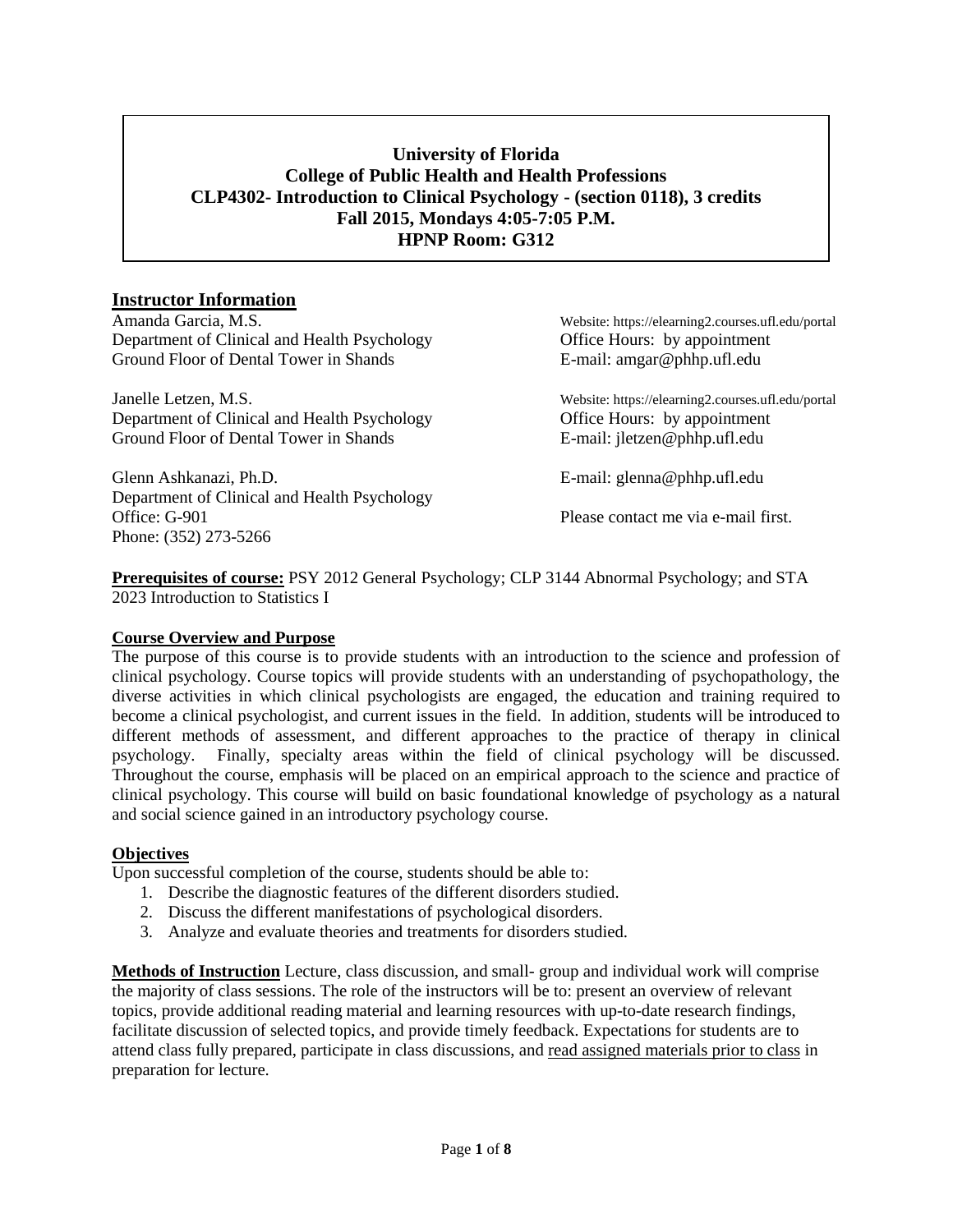# **Course Materials**

*Required:*

- Hunsley, J., & Lee, C. M. *Introduction to Clinical Psychology: An Evidence Based Approach*. (Custom Edition). Canada: John Wiley & Sons. ISBN # 9781118949467
- Kring, A.M., Davison, G.C., Neale, J.M., & Johnson, S.L. (Eds.). *Abnormal Psychology* (Custom edition.). Hoboken, NJ: John Wiley & Sons. ISBN # 9781118949450

#### **Sakai**

Sakai is the course management system that you will use for this course. Sakai is accessed by using your Gatorlink account name and password at [http://lss.at.ufl.edu.](http://lss.at.ufl.edu/) There are several tutorials and student help links on the Sakai login site. If you have technical questions call the UF Computer Help Desk at 352-392 HELP or send email to [helpdesk@ufl.edu.](mailto:helpdesk@ufl.edu) You are responsible for checking your account prior to each class to determine how you should prepare for the upcoming class.

#### **COURSE POLICIES**

**Class attendance** is considered an integral part of the learning experience as class discussions and lectures will include valuable material covered in the examinations that is not otherwise covered in the textbook. However, class attendance will not be taken. Thus, students are expected to attend all classes and participate in class discussions to have exposure to this information; however, class attendance will not be calculated into your final grade in the course. **Please do not email the instructors regarding your absences. There are no excused or unexcused absences.** If students must be absent, they will be responsible for any missed material by acquiring lecture notes from other students who attended. You can expect that class slides will, in most cases, be on Sakai, however, not every lecture has slides that will accompany it and not all information will be on slides. Some material presented in lectures will not be in the texts and will be included on examinations. Thus, reduced attendance can be expected to result in a lower course grade. Requirements for class attendance and make-up exams, assignments, and other work in this course are consistent with university policies that can be found in the online catalog at[: https://catalog.ufl.edu/ugrad/current/regulations/info/attendance.aspx.](https://catalog.ufl.edu/ugrad/current/regulations/info/attendance.aspx)

#### **Let me repeat: Please do not email your instructors to let them know about your planned or unplanned absences, as your attendance will not make up any part of your grade**.

As Clinical Psychology is a thought provoking topic and often leads to interesting discussions about the topics covered within this course, student participation is expected. We expect each individual to contribute throughout the semester. Remember: There are no "stupid questions" and one of the most powerful ways to learn is in the moment by interacting with your instructors and classmates.

#### **Classroom Etiquette:**

- Please refrain from using I-pods or cell phones or any other electronic devices during class as it is distracting and inconsiderate of other students and the instructor. Cell phones must be placed on silent or turned off during class. Any use of a cell phone during class (i.e., chatting, texting) will be considered a violation of this policy as it disrupts other students from learning. Students who violate this policy will be asked to leave and will lose 1% of their final grade per violation. Please speak to the instructors prior to the beginning of class if you experience an emergency that requires you to leave the room to take a phone call.
- Please do not arrive late to class or disrupt the class as it is distracting and inconsiderate of other students and the instructor.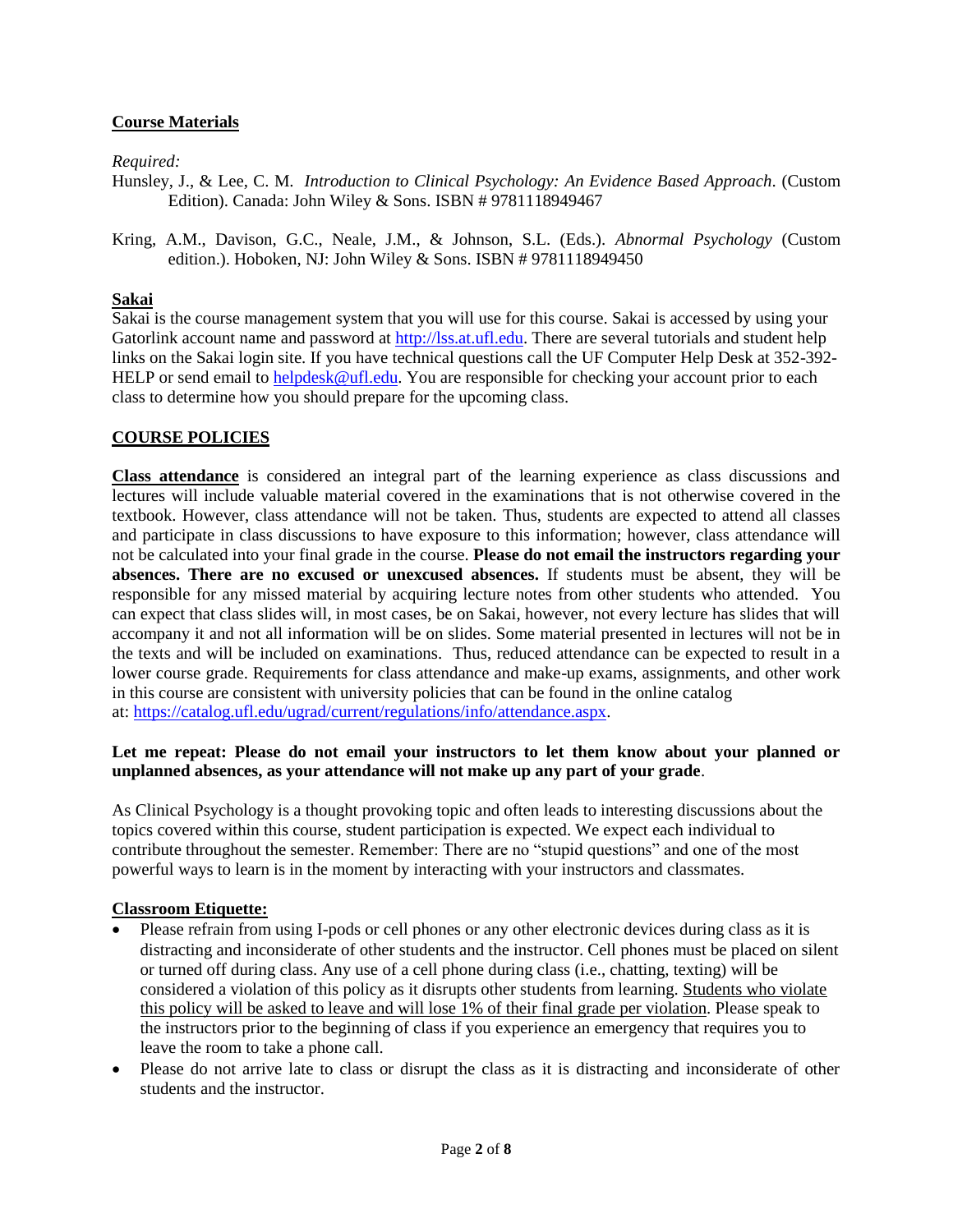To the extent permitted by facility rules and restrictions, you may bring food and/or beverages to class as long as it does not interfere with your ability to work and/or participate in class and as long as it does not interfere with or your classmates' ability to work and participate in class. You will be expected to clean-up after yourself and dispose of all trash before leaving the classroom.

# **Policy related to make-up work**

We expect you to attend and to be prepared to participate in all class sessions. Personal issues with respect to fulfillment of course requirements will be handled on an individual basis. If you must miss an exam because of a foreseeable conflict (i.e., professional conference, athletic competition, religious observance, etc.) you are expected to notify us immediately to set-up alternative arrangements *prior* to the exam date. If a student is not in class for an exam due to an illness or medical emergency, they will be required to provide a statement from their healthcare provider documenting the illness or medical emergency. Requirements for make-up exams, assignments, and other work in this course are consistent with university policies that can be found in the online catalog at:

[https://catalog.ufl.edu/ugrad/current/regulations/info/attendance.aspx.](https://catalog.ufl.edu/ugrad/current/regulations/info/attendance.aspx)

#### **Reporting illnesses and family emergencies**

In the event you experience an unexpected illness, family, or otherwise personal emergency please notify us immediately to set-up alternative arrangements.

#### **Course Evaluation/Grading**

Information on current UF grading policies for assigning grade points can be found here: <https://catalog.ufl.edu/ugrad/current/regulations/info/grades.aspx>

*Procedures*: Students will be graded based on a grading scale as detailed below.

**Exams:** There will be four non-cumulative exams that will be comprised of a variety of multiple choice questions and short answer questions. Class attendance will be rewarded via the inclusion of in-class information in each exam that is not be covered in the textbook. Exam #4 will be our Final Exam which will occur during our scheduled Final Exam day and period.

**Paper:** There will be one "paper" assigned during the course described below

#### *"Assess, Diagnose and Plan a Treatment for a famous character":*

Students will be asked to identify a "well-known" character from movies, television, books, plays, etc and attempt to assess that character based on discussions in class. The paper should include the following sections and information (if known):

- 1. Background Information- what is the character's age, sex, occupation, health history, drug & alcohol history, life difficulties, life goals, weaknesses
- 2. Description of the character's typical presentation. Describe symptoms (physical, emotional, sensory).
- 3. Description of how you would assess this character to determine his/her diagnosis. What instruments used. Likely results. Describe as much detail as possible (You can make the results up as long as they are consistent with the character)
- 4. Provide your diagnosis and give the appropriate Diagnostic and Statistical Manual code # (DSM-5).
- 5. Provide your recommended intervention. You can use any theoretical approach. For your chosen approach, describe how a therapist from that approach would view your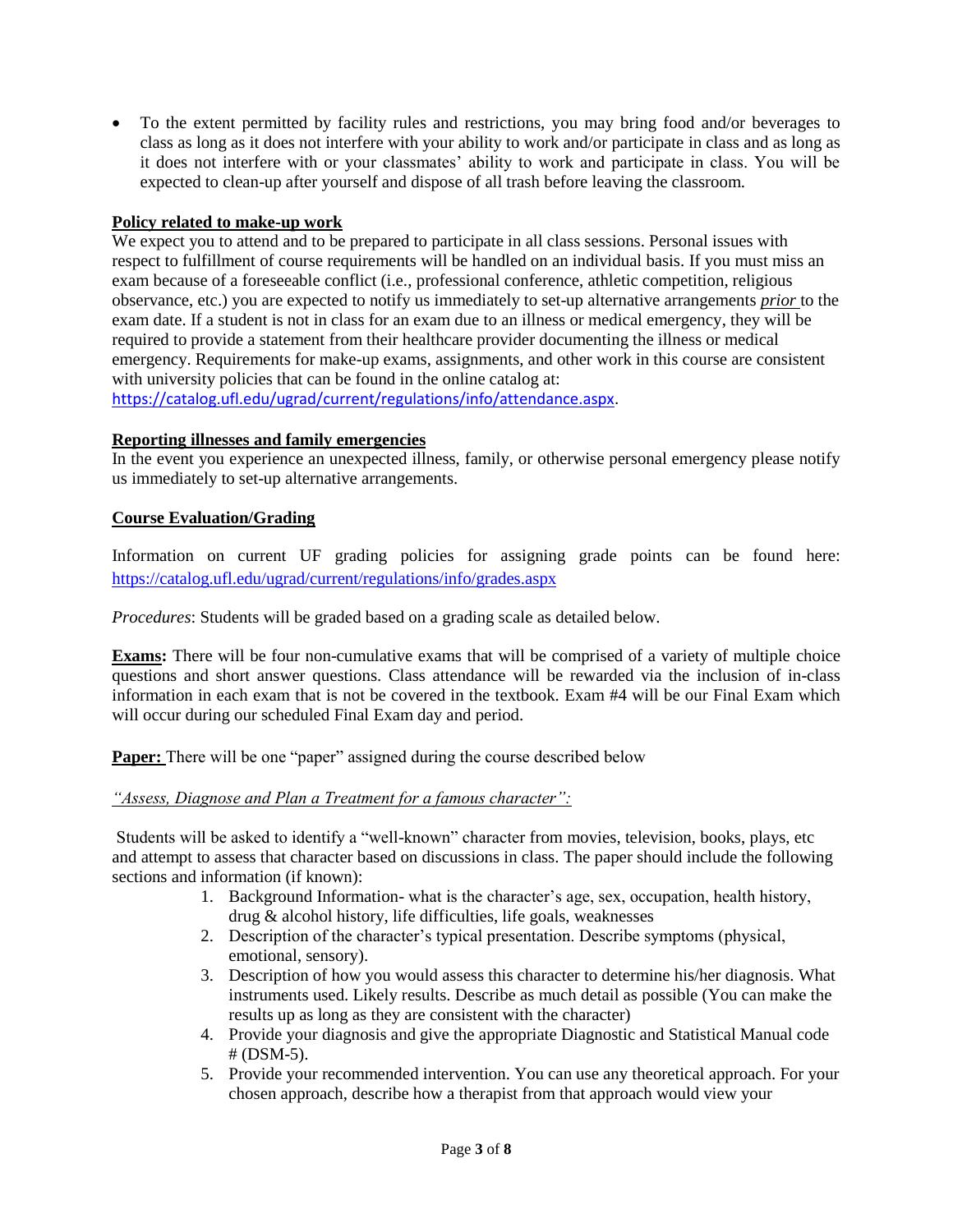character's symptoms/problems. Offer some background information on your chosen approach and generally describe the overview of treatment sessions.

The paper **topic** will be due on October 12, 2015 at the beginning of class. This assignment should include your character, diagnosis, and DSM-5 criteria. Your topic must be approved to turn in a paper.

Papers should minimally be 4 pages, double-spaced, with Times New Roman, 12 point font. Please turn in 1 paper copy of your paper in class and one electronic copy via Sakai. Additional details regarding the content and formatting guidelines of the paper will be provided in class. Late papers will be penalized one letter grade on the first day late, and will continue to drop one letter grade for each subsequent day on which they are not turned in.

#### **SCHEDULE**

| <b>Requirement</b> | Due date           | % of final grade |
|--------------------|--------------------|------------------|
| Exam $#1$          | September 21, 2015 | 20.00%           |
| Exam $#2$          | October 19, 2015   | 20.00%           |
| Exam $#3$          | November 9, 2015   | 20.00%           |
| Exam #4            | TBD                | 20.00%           |
| Paper Topic        | October 12, 2015   | Mandatory        |
| Paper              | November 23, 2015  | 20.00%           |

*Online Faculty Course Evaluation Process:* Students are expected to provide feedback on the quality of instruction in this course by completing online evaluations at [https://evaluations.ufl.edu.](https://evaluations.ufl.edu/) Evaluations are typically open during the last two or three weeks of the semester, but students will be given specific times when they are open. Summary results of these assessments are available to students at: [https://evaluations.ufl.edu/results/.](https://evaluations.ufl.edu/results/)

# **Grading Scale**:

| Percentage<br>earned in<br>class | 93.00%-<br>100.00% | $90.00\%$ -<br>92.99% | 87.00%-<br>89.99% | 83.00%-<br>86.99% | $80.00\%$ -<br>82.99% | 77.00%-<br>79.99% | 73.00%-<br>76.99% | 70.00%-<br>72.99% | 67.00%-<br>69.99% | 63.00%-<br>66.99% | 60.00%-<br>62.99% | <b>Below</b><br>60.99% |
|----------------------------------|--------------------|-----------------------|-------------------|-------------------|-----------------------|-------------------|-------------------|-------------------|-------------------|-------------------|-------------------|------------------------|
| ∟etter<br>Grade<br>equivalent    |                    | А-                    | B+                | B                 | D-                    | ∽ب                |                   | $\mathbf{u}$      | D+                |                   | -ت                |                        |

# **Final Grades**:

| Letter<br>Grade        | -<br>. . |                | Вt             | D    | В<br>D- | C۱                | ~    | $\ddot{\phantom{m}}$<br>. | D+        |     | יט   |      | <b>WF</b> |      | <b>NG</b> | S-U  |
|------------------------|----------|----------------|----------------|------|---------|-------------------|------|---------------------------|-----------|-----|------|------|-----------|------|-----------|------|
| Grade<br><b>Points</b> | 4.00     | $\sim$<br>3.6. | $\sim$<br>ບ.ບບ | 3.00 | 2.67    | <b>しょう</b><br>د.ب | 2.00 | .67                       | ററ<br>.აა | .00 | 0.67 | 0.00 | 0.00      | 0.00 | 0.00      | 0.00 |

# **Academic Support**

If you feel that you need additional academic support in this class please contact us immediately. Please do not wait until it is too late to ask for assistance (i.e., day before the exam). Come and discuss issues with us during office hours or per appointment.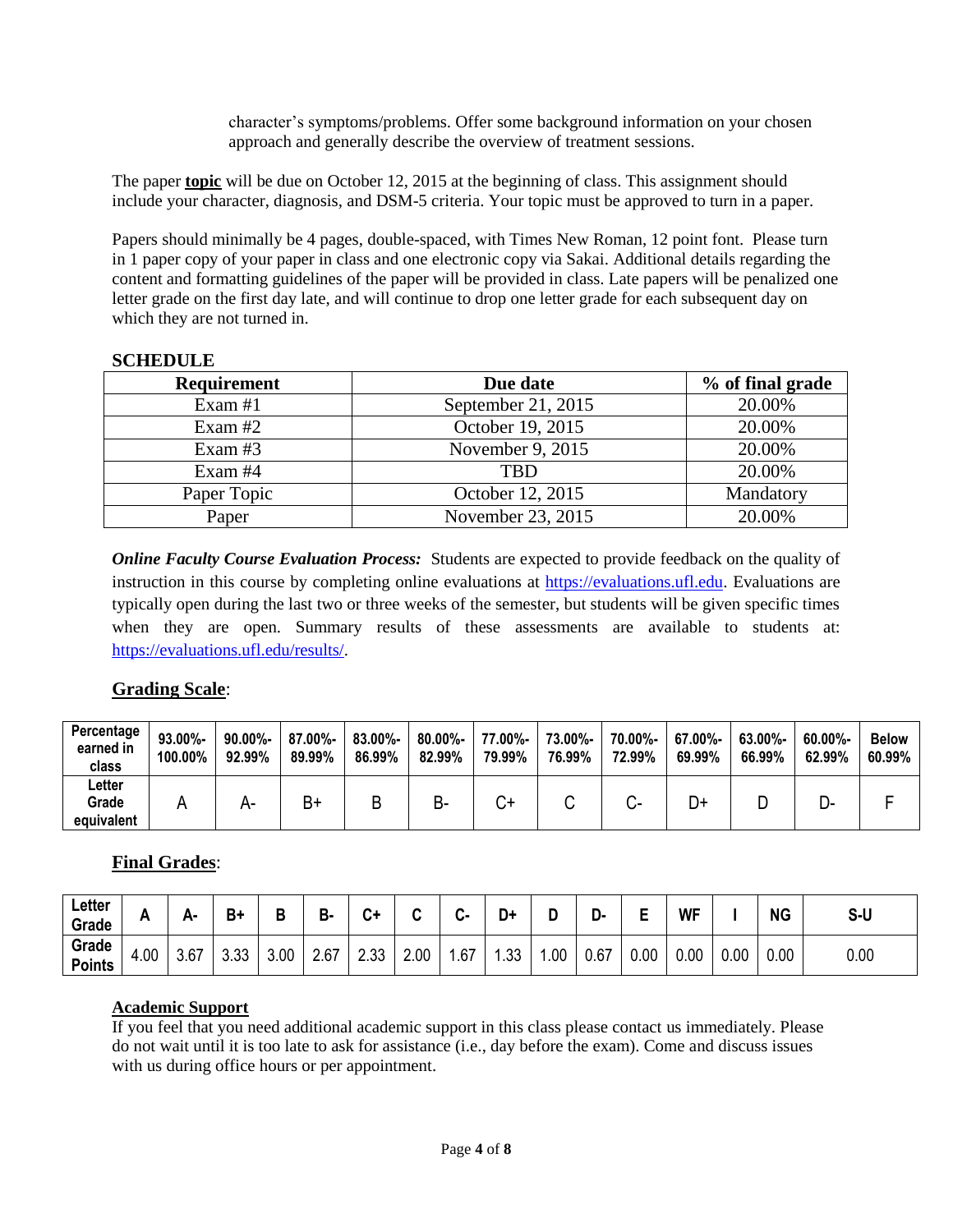# **Standards of Academic honesty**

It is expected that you will abide by the University of Florida's honesty policy.

*Academic Integrity –* Students are expected to act in accordance with the University of Florida policy on academic integrity. As a student at the University of Florida, you have committed yourself to uphold the Honor Code, which includes the following pledge: "**We, the members of the University of Florida community, pledge to hold ourselves and our peers to the highest standards of honesty and integrity. "** You are expected to exhibit behavior consistent with this commitment to the UF academic community, and on all work submitted for credit at the University of Florida, the following pledge is either required or implied: **"On my honor, I have neither given nor received unauthorized aid in doing this assignment."**

It is your individual responsibility to know and comply with all university policies and procedures regarding academic integrity and the Student Honor Code. Violations of the Honor Code at the University of Florida will not be tolerated. Violations will be reported to the Dean of Students Office for consideration of disciplinary action. For additional information regarding Academic Integrity, please see Student Conduct and Honor Code, the Graduate Student Handbook and these web sites for more details:

<https://www.dso.ufl.edu/sccr/process/student-conduct-honor-code/>

<http://www.dso.ufl.edu/sccr/honorcodes/conductcode.php>

<http://www.dso.ufl.edu/studenthandbook/studentrights.php>

<http://gradschool.ufl.edu/students/introduction.html>

#### **Statement Related to Accommodations for Students with Disabilities**

If you require classroom accommodation because of a disability, you must first register with the Dean of Students Office (http://www.dso.ufl.edu/drc/). The Dean of Students Office will provide documentation to you, which you then give to the instructor when requesting accommodation. The College is committed to providing reasonable accommodations to assist students in their coursework.

#### **Counseling and Student Health**

Students may occasionally have personal issues that arise in the course of pursuing higher education or that may interfere with their academic performance. If you find yourself facing problems affecting your coursework, you are encouraged to talk with an instructor and to seek confidential assistance at the University of Florida Counseling Center, 352-392-1575, University Police Department (392-1111) or 9-1- 1 for emergencies. Visit the University Counseling Services web site for more information: [http://www.counsel.ufl.edu/c](http://www.counsel.ufl.edu/)wc/Default.aspx.

The Student Health Care Center at Shands is a satellite clinic of the main Student Health Care Center located on Fletcher Drive on campus. Student Health at Shands offers a variety of clinical services, including primary care, women's health care, immunizations, mental health care, and pharmacy services. The clinic is located on the second floor of the Dental Tower in the Health Science Center. For more information, contact the clinic at 392-0627 or check out the web site at: [www.health.ufl.edu/shcc](http://www.health.ufl.edu/shcc)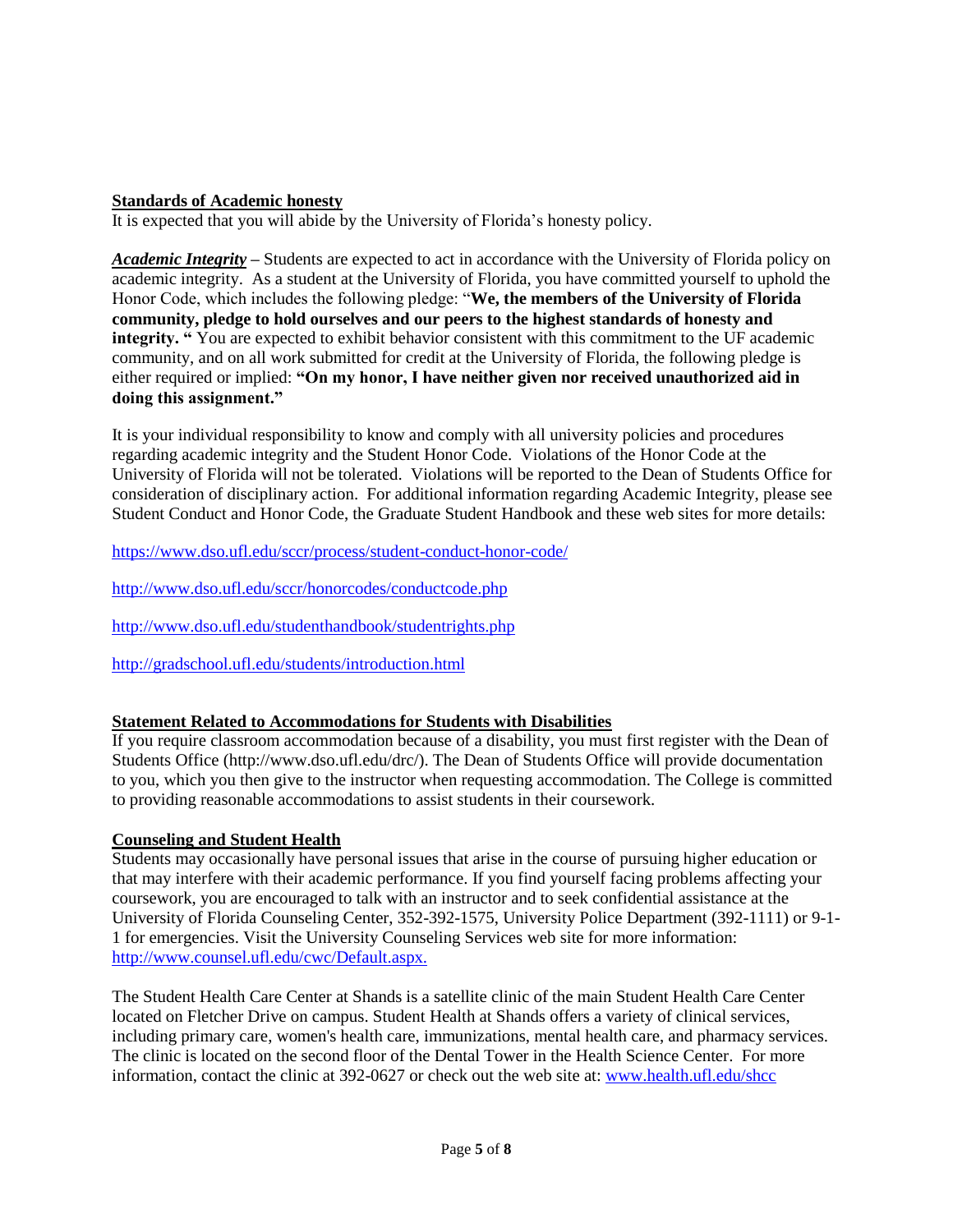Crisis intervention is always available 24/7 from: Alachua County Crisis Center: (352) 264-6789.

BUT – *Do not wait until you reach a crisis to talk with a crisis counselor. They have helped many students through stressful situations impacting their academic performance. You are not alone so do not be afraid to ask for assistance*.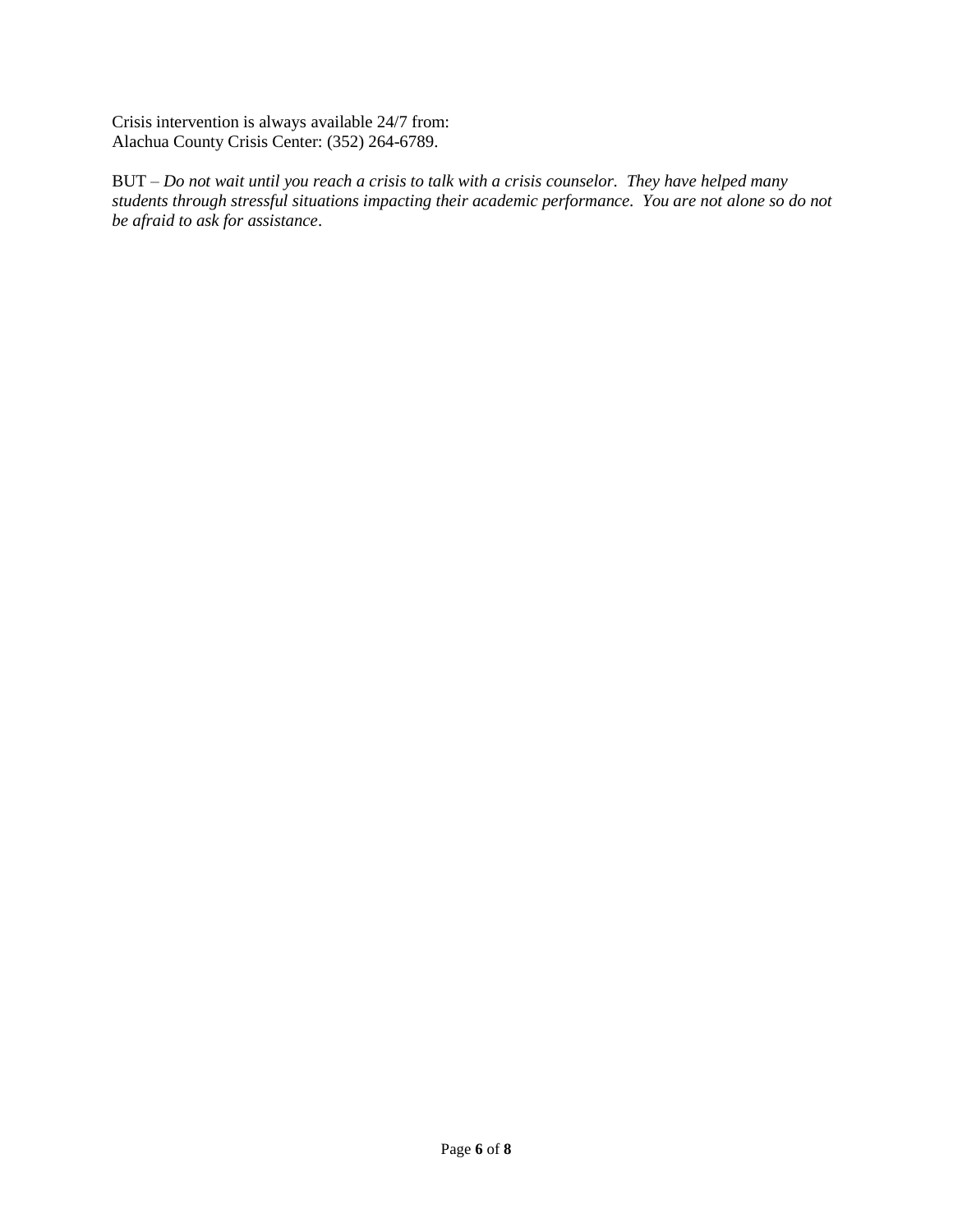# **Tentative Calendar of Topics and Readings**

| Week:       | Topic:                                                                                                                                 | <b>Required Assignments Due:</b>         | <b>Instructor</b>                                                      |
|-------------|----------------------------------------------------------------------------------------------------------------------------------------|------------------------------------------|------------------------------------------------------------------------|
| Aug. 24     | Syllabus Overview<br>Introduction to Clinical Psychology                                                                               | Syllabus<br>Kring Ch. 1<br>Hunsley Ch. 1 | Dr. Ashkanazi, Ms. Garcia,<br>Ms. Letzen                               |
| Aug. 31     | <b>Psychological Assessment</b>                                                                                                        | Hunsley Ch. 5-9                          | Ms. Garcia                                                             |
| Sept. 7     | NO CLASS-Labor Day                                                                                                                     | LAFEE<br>三年文                             |                                                                        |
| Sept. 14    | <b>Psychological Treatment</b>                                                                                                         | Hunsley Ch. 11-14                        | Ms. Letzen                                                             |
| Sept. 21    | <b>Research Methods</b><br>** EXAM 1 **                                                                                                | Hunsley Ch. 4                            | Dr. Ashkanazi                                                          |
| Sept. 28    | <b>Mood Disorders</b>                                                                                                                  | Kring Ch. 5                              | Guest Speakers: Talia Seider,<br>M.S.                                  |
| Oct. 5      | <b>Anxiety Disorders</b>                                                                                                               | Kring Ch. 6                              | Guest Speaker: Chris Sege,<br>M.S & Rob Henderson, M.S.                |
| Oct. 12     | <b>Obsessive Compulsive and Traumatic Disorders</b>                                                                                    | Kring Ch. 7                              | Andrew Guzick, B.S.& Joe<br>Gullett, M.S.                              |
| Oct. 19     | <b>Sexual Disorders</b><br>** EXAM 2 **                                                                                                | Kring Ch. 12                             | Dr. Ashkanazi                                                          |
| Oct. 26     | Guest: Psychopathy<br><b>Personality Disorders</b>                                                                                     | Kring Ch. 15                             | Guest Speaker: Josh Behl &<br>Ms. Garcia                               |
| Nov. 2      | <b>Childhood Disorders</b><br>Child/Pediatric Psychology                                                                               | Kring Ch. 13                             | Kendra Krietsch, M.S. & Sarah<br>Stromberg, M.S.                       |
| Nov. 9      | Psychopharmacology<br><b>**EXAM 3**</b>                                                                                                |                                          | Dr. Ashkanazi                                                          |
| Nov. 16     | Subspecialties in clinical psychology:<br><b>Health Psychology</b><br><b>Behavioral Sleep Medicine</b><br>Biopsychology of Pain        | Kring Ch. 14<br>Hunsley Ch 15            | Eugene Dunne, M.S.<br>Jen Mundt, M.S.<br>Ms. Letzen                    |
| Nov. 23     | ** PAPERS DUE AT BEGINNING OF CLASS **<br>Subspecialties in clinical psychology:<br>Neuropsychology<br>Brain Injury/ Sports Psychology | Hunsley Ch. 15                           | Ms. Garcia & Ms. Letzen<br>Aliyah Snyder, M.S. &<br>Breton Asken, M.S. |
| Nov. 30     | Forensic Psychology<br>Psychologists as Expert Witnesses                                                                               |                                          | Ms. Letzen<br>Dr. Jason Demery                                         |
| Dec. 7      | Suicide Prevention                                                                                                                     |                                          | Dr. Ashkanazi                                                          |
| Dec. $\_\_$ | **EXAM 4**                                                                                                                             |                                          |                                                                        |